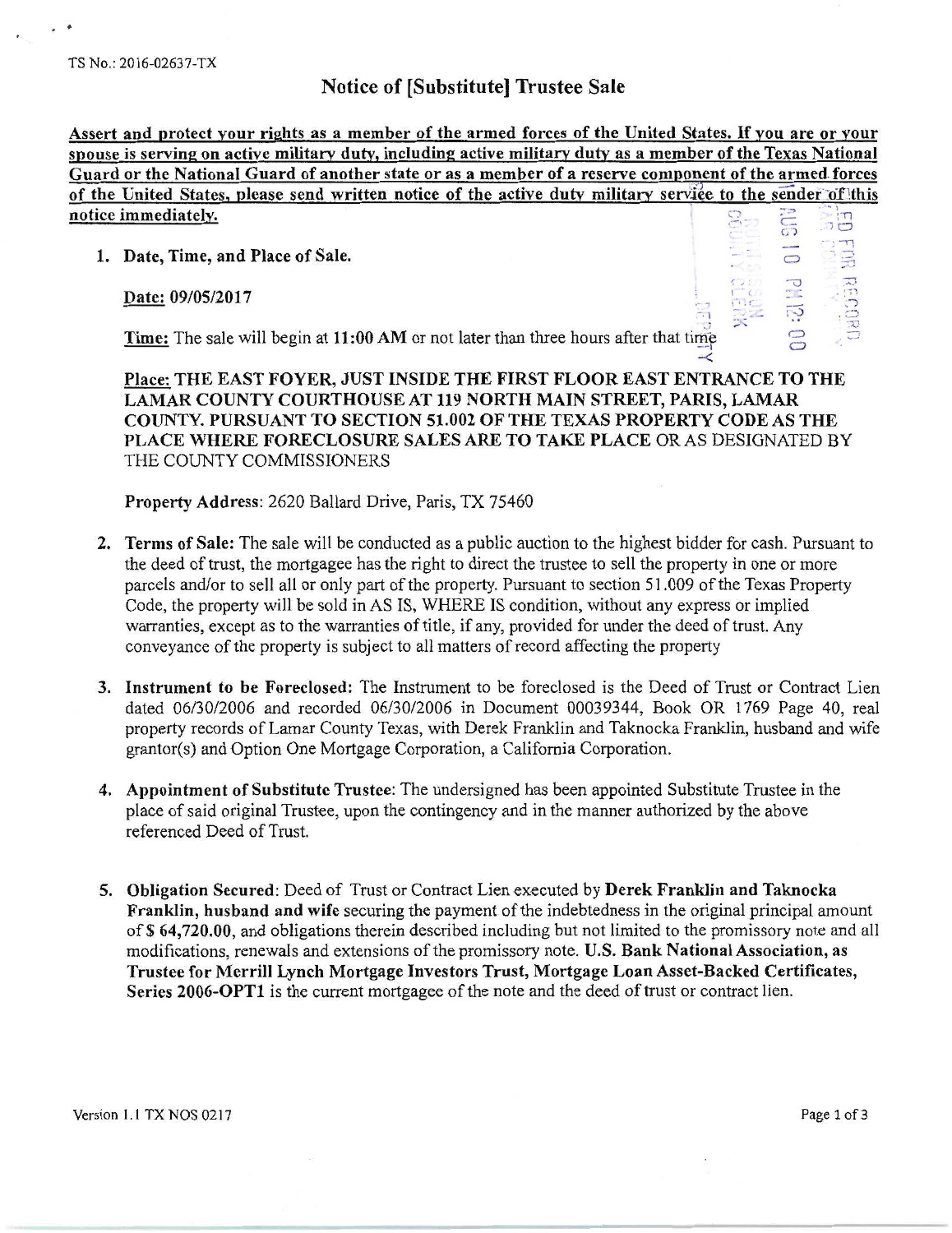$\frac{1}{2}$ 

## Notice of [Substitute] Trustee Sale

- 6. Default: A default has occurred in the payment of indebtedness, and the same is now wholly due, and the owner and holder has requested to sell said property to satisfy said indebtedness.
- 7. Property to be sold: The property to be sold is described as follows:

All that certain lot, tract or parcel of land situated in Lamar County, Texas, part of the Hiram Williams Survey, Abst. No. 1003 and being Lot Seven (7) in Block B of The Winchester Estates, according to plat of such addition recorded in Envelope 227-C Lamar County Plat Records and by Replat of record in Envelope 229-A, Lamar County Plat Records.

Filed Notes 2620 Ballard Drive Paris, Texas

Being a 0.2117 acre tract of land in the Hiram Williams Survey, Abstract No. 1003, in the City of Paris, Lamar county, Texas; being all of Lot 7, Block B of Winchester Estates, as recorded in Envelope 227-C of the Lamar County Plat Records (L.C.P.R.); and being all of that certain tract of land described in deed dated December 3, 2004, to Bruce L. Duncan, recorded in Volume 1553, Page 48 of the Lamar County Official Public Records (L.C.O.P.R.); said 0.2117 acre tract of land is more particularly described by metes and bounds as follows (all bearings cited herein are based on due East along the north boundary line of subject tract per Env. 227-C, L.C.P.R.) BEGINNING at a 1/2-inch iron rod found in the south right-of-way line of Ballard Drive (SO' wide per Env. 227-C, L.C.P.R.), for the northeast corner of Lot 6 of said block B, said Lot 6 being that

same tract of land described in deed dated August 20, 1984, to John W. Norton, et ux, recorded in Vol. 674, Pg. 980 of the Lamar County Deed Records (L.C.D.R.), and the northwest corner of the herein described tract;

1.) THENCE East (reference bearing), along the south right-of-way line of Ballard Drive, a distance of 65.03 feet to a 3/8-inch iron rod found for the northwest corner Lot 8 of said Block B, said Lot 8 being that same tract of land described in deed dated March 30, 1994, to Roger P. Durant, et ux, recorded in Vol. 430, Pg. 333 of the Lamar County Real Property Records (L.C.R.P.R.);

2.) THENCE South 00 deg. 00 min. 57 sec. East, along the west boundary line of said Lot 8, a distance of 141.97 feet (Plat call 141.51 ') to a 1/2-inch iron rod found in the south boundary line of said Block B for the southwest corner of said Lot 8, the northwest corner of Lot 8 of Briarwood Addition # 2, as recorded in Env. 352-C, L.C.P.R., for the northeast corner of Lot 7 of Briarwood Addition, as recorded in Env. 331-C, L.C.P.R., said Lot 8 of Briarwood Addition # 2 being that same tract of land described in deed dated November 14, 2005, to Gayle Denise Ferguson, recorded in Vol. 1689, Pg. 92, L.C.O.P.R., said Lot 7 of Briarwood Addition being that same tract of land described in deed dated July 24, 2001, to Douglas Scott Biard, et ux, recorded in Vol. 1097, Pg. 249, L.C.R.P.R.;

3.) THENCE North 89 deg. 58 min. 39 sec. West, along the north boundary line of said Lot 7 of Briarwood Addition, a distance of 64.87 feet to a 1/2-inch iron rod found for the northwest corner of said Lot 7 of Briarwood Addition, the northeast corner of Lot 6 of said Briarwood Addition, and the southeast corner of said Lot 6 of Winchester Estates, said Lot 6 of Briarwood Addition being that same tract of land described in deed dated August 15, 2005, to Tammy L. Kilpatrick, et al, recorded in Vol. 1648, Pg. 120, L.C.O.P.R.;

4) THENCE North 00 deg. 04 min. 49 sec. West, along the cast boundary line of said Lot 6 of Winchester Estates, a distance of 141.94 feet to the POINT OF BEGINNING and containing 0.2117 acre of land.